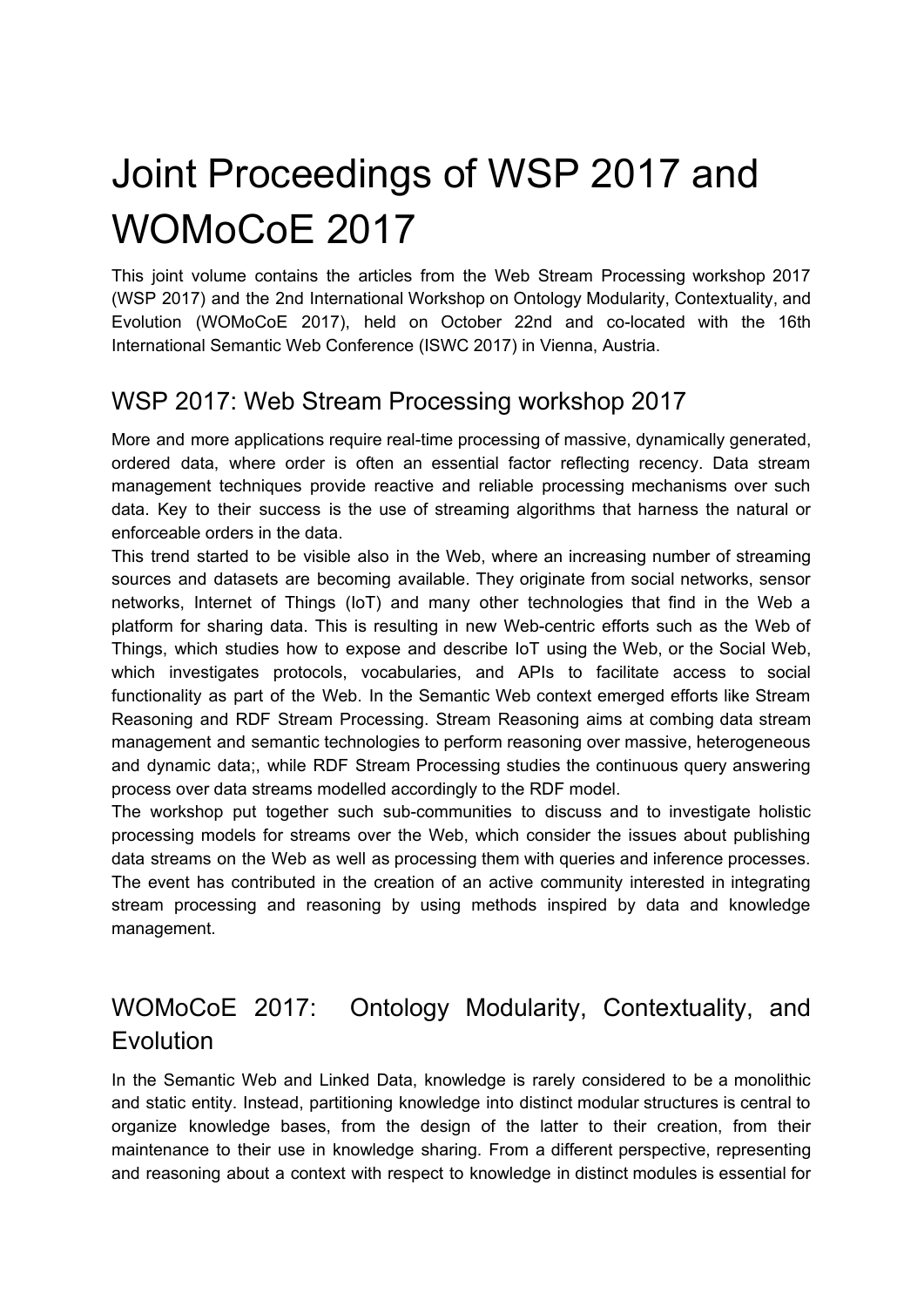the correct exploitation knowledge bases, and for reliable and effective reasoning in changing situations. Finally, evolution of knowledge resources, in terms of updates by newly acquired knowledge, is an important factor ensuring that over time stored knowledge remains meaningful.

The 2nd International Workshop on Ontology Modularity, Contextuality, and Evolution (WOMoCoE 2017) provided a forum for practitioners and researchers to discuss current trends in modularity, contextuality, and evolution of knowledge resources. The workshop aimed at bringing together an interdisciplinary audience that is interested in its topics both from a theoretical, formal point of view but as well from an application-oriented perspective. WOMoCoE 2017 attracted 5 submissions. Each submission was reviewed by at least three members of the Program Committee, and 4 were accepted for oral presentation at the workshop and are included in this volume. The workshop also featured an invited talk by Pascal Hitzler.

#### Acknowledgments

These workshops have been possible thanks to the effort of several people. In particular, we warmly thank the authors of the submitted papers, which contributed with new ideas and results to the two events. The WOMoCoE 2017 co-chairs would also like to thank the keynote speaker, Pascal Hitzler. Finally, we thank the ISWC organisers, and in particular Aidan Hogan and Valentina Presutti for the constant help and support.

> Daniele Dell'Aglio Darko Anicic Payam Barnaghi Emanuele Della Valle Deborah L. McGuinness

> > Loris Bozzato Thomas Eiter Martin Homola Daniele Porello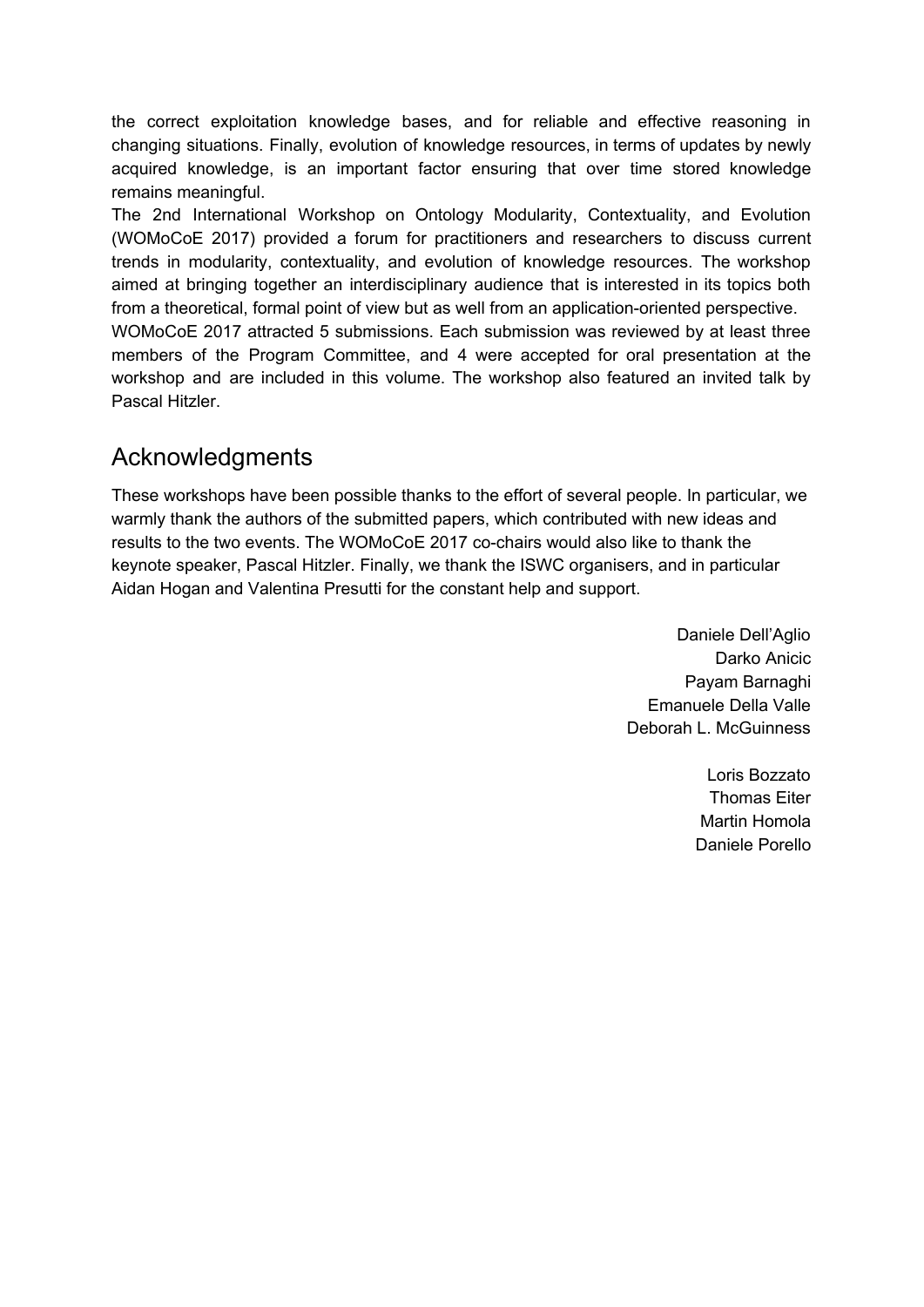### Table of contents

### Web Stream Processing workshop 2017

| News on Temporal Conjunctive Queries<br>Veronika Thost                                                                                                                                                         | $\mathbf{1}$ |
|----------------------------------------------------------------------------------------------------------------------------------------------------------------------------------------------------------------|--------------|
| Detecting Mobility Patterns using Spatial Query Answering over Streams<br>Thomas Eiter, Josiane Xavier Parreira, Patrik Schneider                                                                              | 17           |
| Lost Silence: An Emergency Response Early Detection Service through Continuous<br>Processing of Telecommunication Data Streams<br>Qianru Zhou, Stephen McLaughlin, Alasdair Gray, Shangbin Wu, Chengxiang Wang | 33           |
| Challenges & Opportunities of RSP-QL Implementations<br>Riccardo Tommasini, Emanuele Della Valle                                                                                                               | 48           |
| StreamConnect: Ingesting Historic and Real-Time Data into Unified Streaming<br>Architectures<br>Philipp Zehnder, Dominik Riemer                                                                                | 58           |
| Linked Data Notifications for RDF Streams<br>Jean-Paul Calbimonte                                                                                                                                              | 66           |
| Ontology Modularity, Contextuality, and Evolution                                                                                                                                                              |              |
| Contextualizing DL axioms: formalization, a new approach, and its properties<br>Antoine Zimmermann, José M. Giménez-García                                                                                     | 74           |
| A Unified Semantic Ontology for Energy Management Applications<br>Javier Cuenca, Félix Larrinaga, Edward Curry                                                                                                 | 86           |
| Towards Contextualized Rule Repositories for the Semantic Web<br>Felix Burgstaller, Christoph Schütz, Bernd Neumayr, Dieter Steiner, Michael Schrefl                                                           | 98           |

Mapping Repair in Ontology-based Data Access Evolving Systems (Extended Abstract) *Domenico Lembo, Riccardo Rosati, Valerio Santarelli, Domenico Fabio Savo, Evgenij Thorstensen* 110